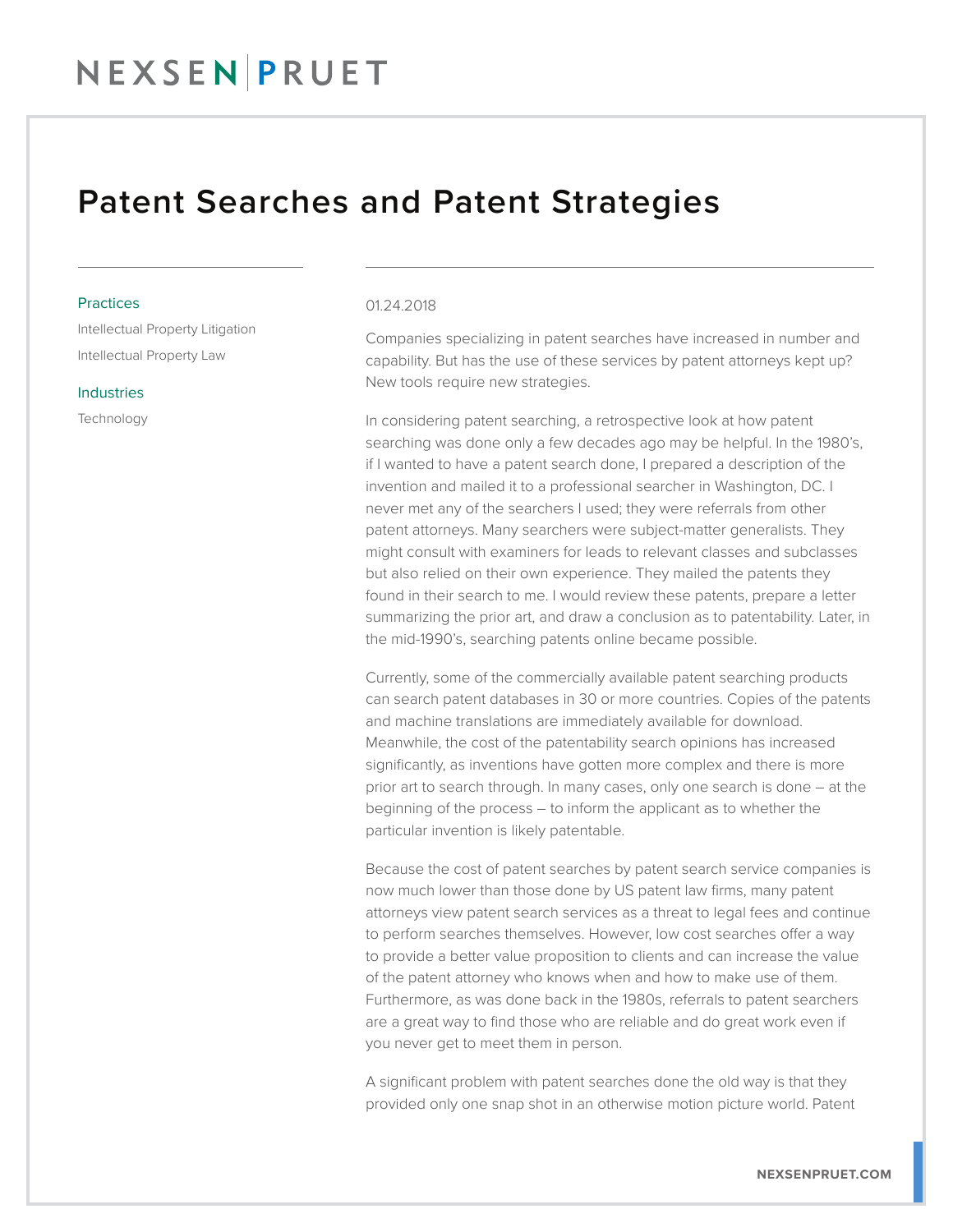## NEXSENPRUET

databases around the world are all growing constantly. A single search can provide information only for a moment in time, and that information is incomplete because it is not possible to search everywhere instantly. New patents are issued even as the search is being done. Furthermore, because patent applications are not published immediately on filing, the information available when doing the search is not only incomplete but also out of date -- and a big problem in fast-moving technology art areas.

A solution is a series of patent search snapshots at key times over the process of getting a patent. With patent search services companies, each snapshot can be obtained at a much lower cost. A search can be done, for example, before each stage in the patent process, especially when the next stage has a significant cost associated with it. A first search can be done early, right after a potentially patentable concept is recognized, for example, in order to see if other inventors have been plowing that part of the relevant technology field. Another search can be done when the inventive concept has been clarified but before the patent application is prepared. Still another search can be done when it is time to file internationally. Several more searches can follow when the national phase begins, each one focused especially on the patents issued by the countries where national phase filing is to take place. In addition, periodic searches can be done before each maintenance fee is paid, before broadening reissue is attempted, and certainly before the patent is to be enforced.

These searches can start with previous search results and build forward and backward from there, and can scour the search results by patent examiners who have examined the patent application. Searching the same claims by different searchers may yield different prior art so several different patent search companies could be utilized to search in parallel for invalidating prior art.

There is still another value provided by low cost patent search service companies. Their searches typically include analyses comparing the prior art to the invention. Patent attorneys receiving these search results can look for "daylight" between the closest prior art and the client's invention and then use that daylight to broaden their claims. The existence of that daylight may potentially change their perspectives on what the invention is. Time spent in this way adds substantial value to the resulting patent.

What do these companies need from a patent attorney to find the most relevant prior art? The most helpful thing is a clear, concise, and precise disclosure of the invention. In addition, a descriptive title for the invention that points to the broad technology area helps them assign the right searcher for that invention. Searchers need to understand the problem to be solved and the features of the invention that are believed to be novel and likely to be claimed.

Search reports may include a matrix that maps the features of the disclosed invention to the prior art. Administrative information about the patents found and other displays of patent information are also available, such as image mapping.

Patent searches are inexpensive decision-making tools, they help to insure against invalidity, and they are value multipliers if used to broaden claims and to increase confidence in the robustness of patent claims against attack. Inexpensive patent searches done at intervals in the patent process can also alert the patent attorney to prior art issues not previously encountered while a mid-course correction can still salvage useful patent claims.  $\overline{a}$